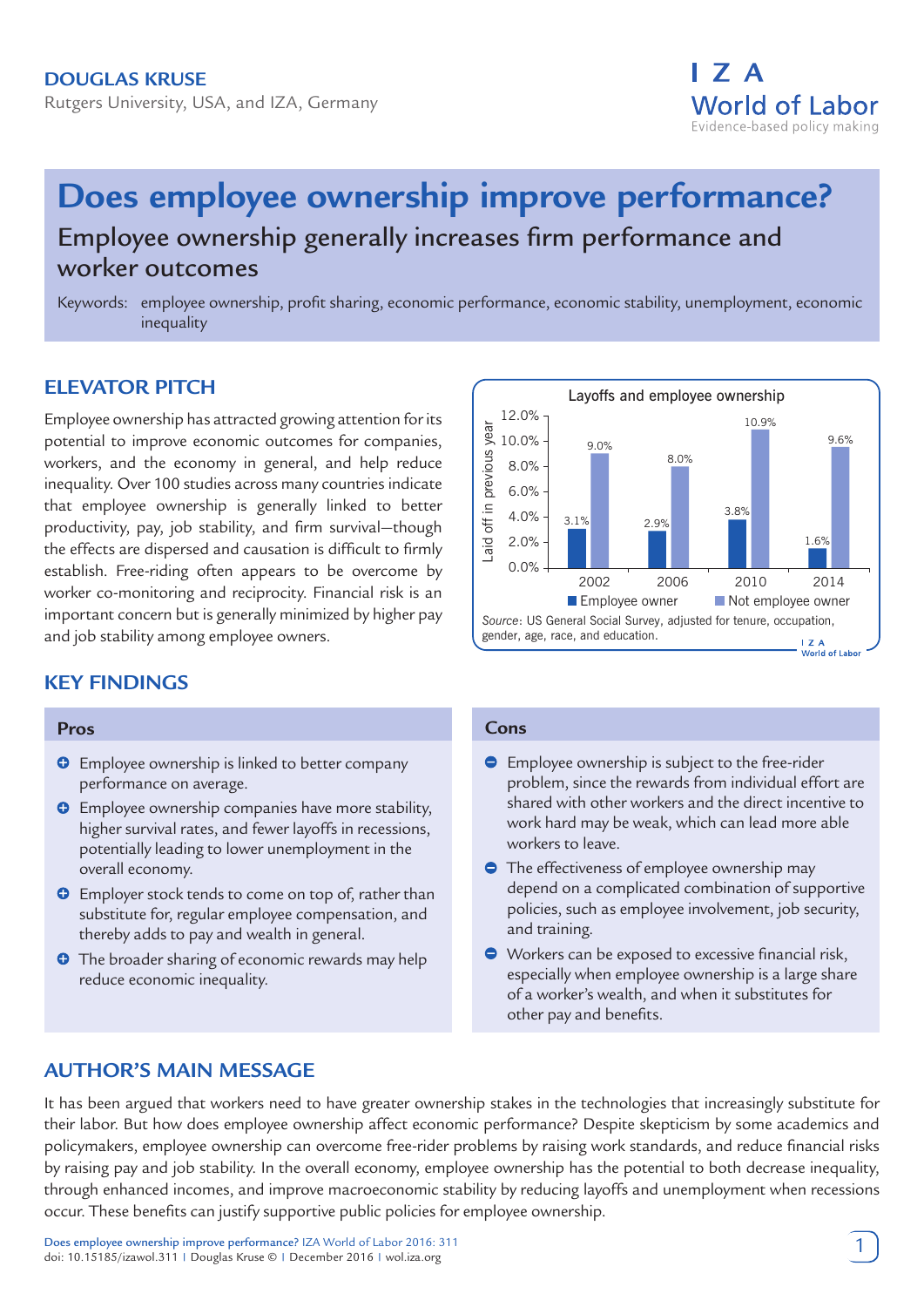# **MOTIVATION**

Why is employee ownership important? There are four main sources of interest in this issue:

First, employee ownership can enhance company performance, as it creates a closer tie between employee performance and rewards. Employees are effectively "working for themselves," and by sharing the overall economic "pie" more widely, the incentives of workers and owners can become aligned so that productivity-reducing conflict is minimized and productivity-enhancing cooperation and innovation encouraged. This is particularly so when employee ownership is combined with employee participation in decision-making and other high-performance work practices.

Second, employee ownership may enhance firm survival and employment stability, and thereby increase workers' job security, through greater flexibility or through the creation of a workplace ownership culture where stability promotes skill investment and higher productivity. When this is the case, it can help decrease unemployment and increase macroeconomic stability in the overall economy, creating positive "externalities" (benefits enjoyed by third-parties as a result) that can justify supportive public policy [1].

Employee ownership also has the potential to alleviate inequality and to help create more broadly shared prosperity. It may increase workers' pay and wealth and thereby help broaden the overall distribution of income and wealth.

Finally, employee ownership can give workers a greater role in corporate governance through legal rights and workplace policies that increase access to information and participation in decision-making [2]. This can improve quality of work life due to workers having greater control and more aligned incentives that may help to create a more harmonious workplace, with less labor−management conflict. When employee ownership involves greater employee participation in workplace decisions, this may also help to strengthen democracy by increasing civic skills and interest in participating in politics.

Due to these sources of interest, many countries have public policies promoting employee ownership. The EU highlighted employee ownership and profit sharing in its four reports from 1991 to 2008 on Promotion of Employee Participation in Profits and Enterprise Results (the "Pepper Reports"), and in its more recent 2014 report [2]. If employee ownership enhances productivity there should be good private incentives for firms to adopt it, although public policy may be justified to spread information on performanceenhancing practices.

If employee ownership leads to fewer layoffs and greater company survival, there is a stronger case for supportive public policy, since the economic and social costs of layoffs and firm failures are borne by workers, families, communities, and the larger economy and society. In economic terms, the layoffs and firm failures create negative externalities (costs suffered by third parties as a result) that can justify the use of supportive public policies. Such policy may also be built on the idea of increasing broad-based prosperity that can reduce inequality and strengthen democracy.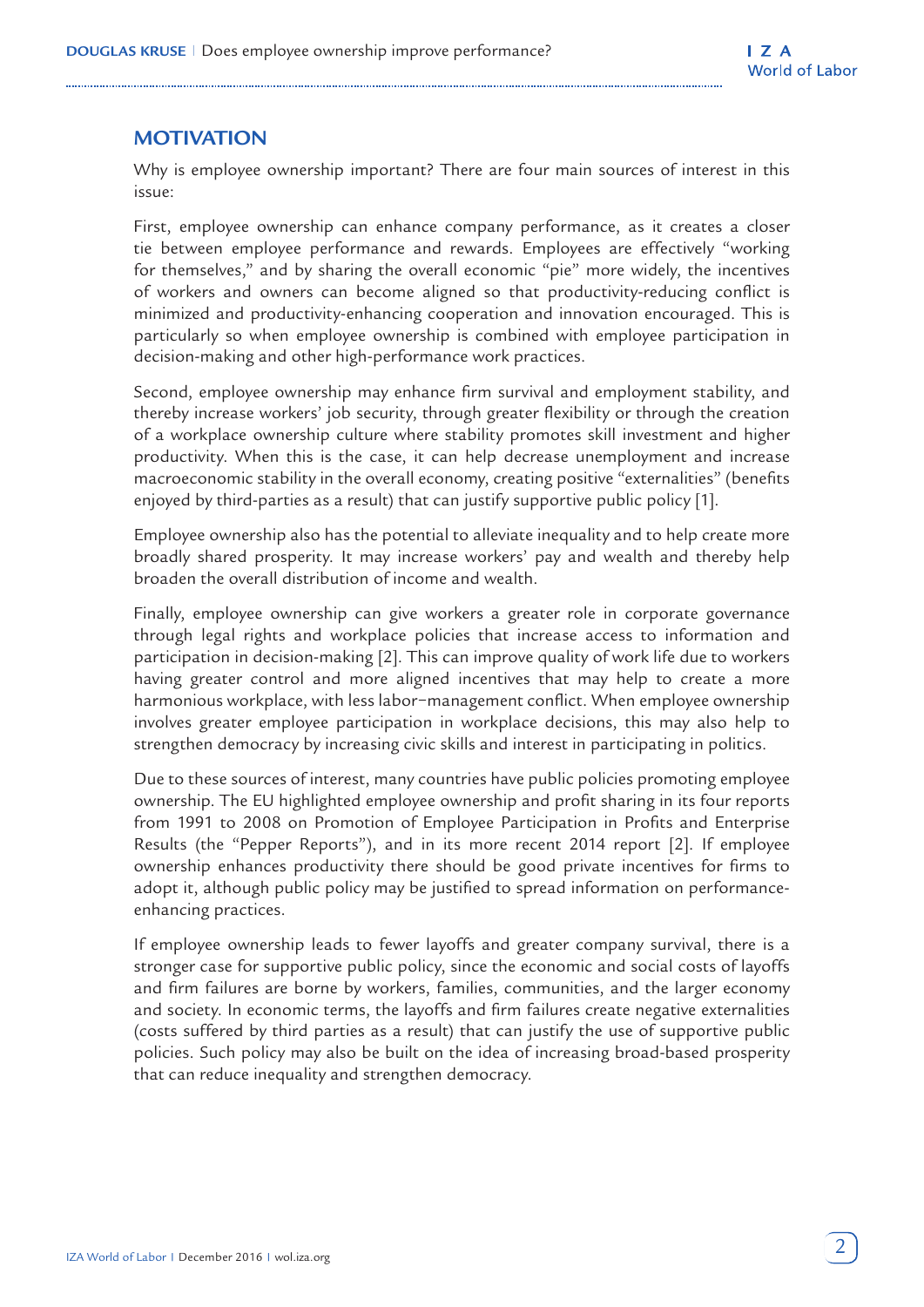# **DISCUSS ION OF PROS AND CONS**

## **How prevalent is employee ownership?**

The extent of employee ownership within a firm can vary by the proportion of the company owned by employees, the percentage of employees who are owners, and the distribution of shares among employee-owners. Common types of employee ownership include: (i) worker cooperatives, where all or nearly all workers share in ownership and typically make decisions based on one-person/one-vote rather than number of shares owned; (ii) US Employee Stock Ownership Plans (ESOPs), where employees have accounts in a collective pension trust, and the trust may borrow money to finance stock purchases (paid back by the company) so employees do not have to put up their own money; (iii) employer stock in other retirement plans, where companies may match pre-tax employee contributions with company stock or workers buy the stock themselves; (iv) employee stock purchase plans, which allow employees to buy company stock at a discount; (v) stock held after the exercise of granted stock options.

The variety in the types and extent of employee ownership makes it difficult to obtain consistent estimates across countries. In the US about 20% of private sector employees report owning company stock, while about 32% of British employees had some form of employee ownership scheme in 2004 [3]. Data from the European Company Survey show that 5.2% of companies offered employee share ownership in 2013, and European Working Conditions Survey data show that 3.3% of employees participated in employee ownership in 2010 [2]. Employee ownership in Europe is more common in large firms and countries with more developed capital markets. There has also been considerable experience and study of employee ownership in Russia and eastern European countries, Japan, and Latin America.

#### **What does the evidence on employee ownership show?**

Many types of studies have been conducted on employee ownership. Some compare employee-owners to non-owners in the same or different firms, some compare firms with and without employee ownership plans, some compare firms before and after adoption of employee ownership relative to firms that have not adopted employee ownership at all, and others employ laboratory experiments to examine the link between financial participation and performance outcomes. But overall, what does the evidence on employee ownership show?

#### *Company performance*

A new meta-analysis of existing studies, with 102 samples covering 56,984 firms, finds that employee ownership has a small but significant positive relation, on average, with firm performance [4]. The positive relation exists across firm size, and has increased in studies over time, possibly because firms are learning to implement employee ownership more effectively. This is consistent with earlier reviews and meta-analyses, including one which found that two-thirds of 129 studies concluded that employee ownership is positively related to performance or employee attitudes, while only one-tenth found negative relationships (see Figure 1 for one illustration of a positive relationship). As an example, a study sponsored by the UK Treasury analyzed data from confidential tax records on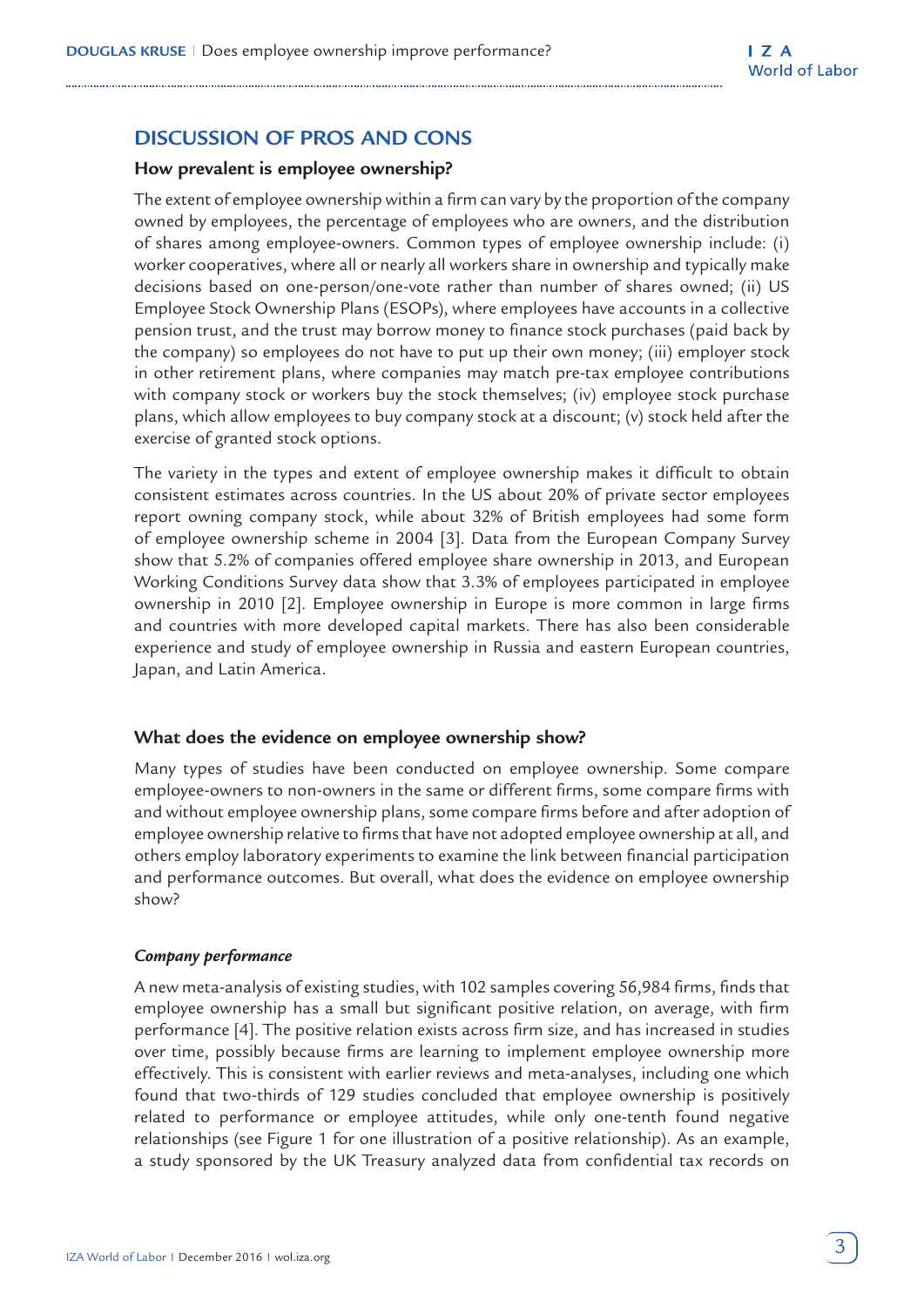

tax-advantaged share schemes at over 16,000 UK firms and found that broad-based employee ownership was linked to improved firm performance measures, such as valueadded and turnover [5]. In addition, a study of French cooperatives found that employeeowned firms were at least as productive as conventional firms [6].

Of course, correlation does not imply causation. To address causality issues many studies have used pre/post comparisons to adjust for any unknown fixed factors, and have used a variety of statistical corrections to adjust for any unknown factors related to the firm's choice of *when* to adopt employee ownership. Still, the generally positive relationships remain.

It is unlikely that these positive results simply reflect higher-quality workers in employeeownership firms, since pre/post evidence from two studies showed that average worker performance improved under group incentives (as employees directly benefited from higher productivity). In addition, laboratory experiments with random assignment found higher productivity among subjects organized into groups that functioned as employeeowned "firms," suggesting positive effects even among those who do not initially choose to take part in employee ownership. While a field experiment on profit sharing with random assignment showed favorable effects on performance and turnover, there have not been true field experiments to clearly demonstrate a causal effect of employee ownership. Note that while profit sharing and employee ownership are related, in that both tie worker pay to business outcomes, "profit sharing" simply provides workers a share of profits, while "employee ownership" also provides ownership rights and an addition to employee wealth.

The available evidence therefore goes against the idea that free-riding overwhelms any possible positive effect of employee ownership. Workers themselves report behaviors that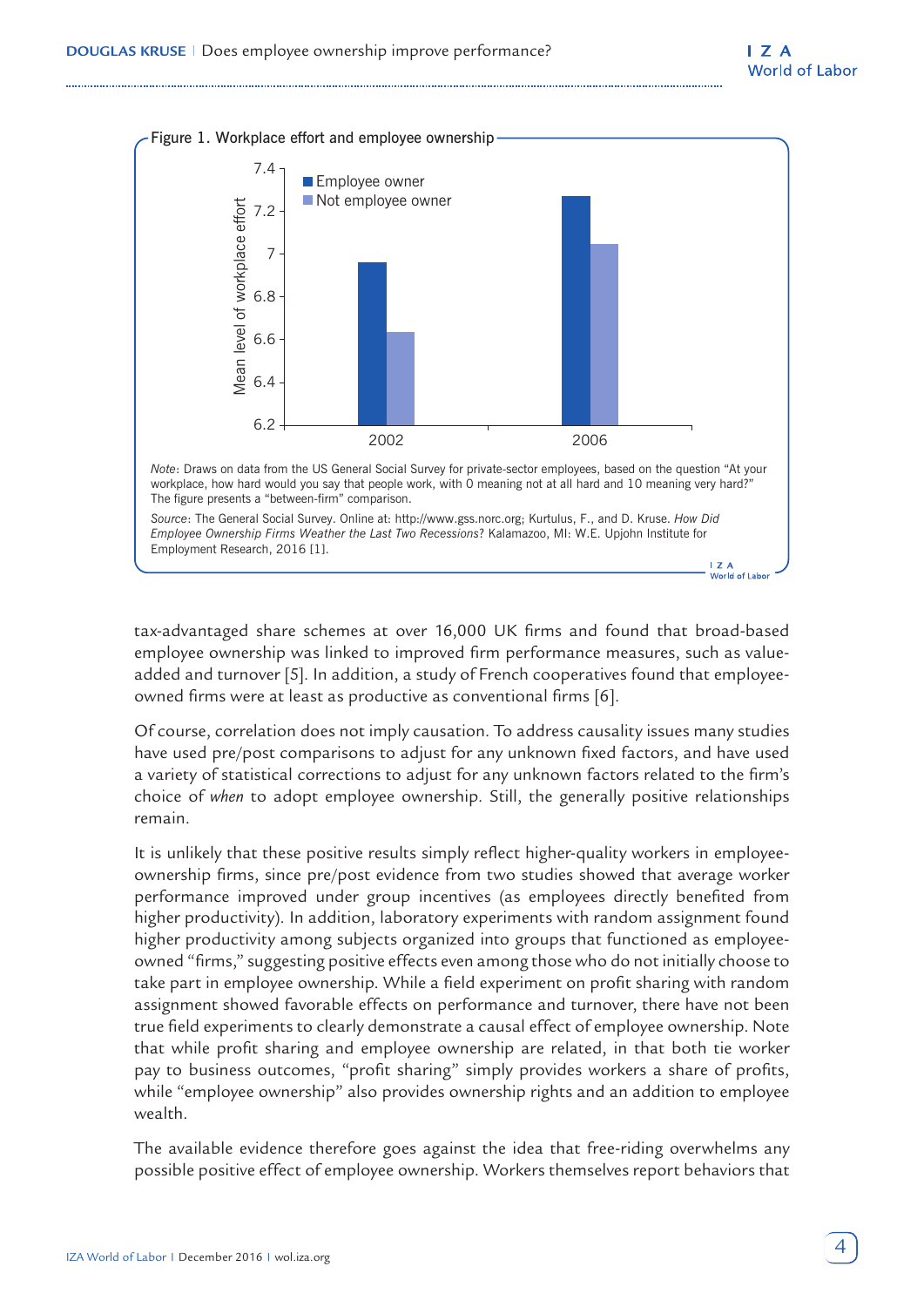counter free-riding: a study of over 40,000 workers found that those with company stock and other group incentives were more likely to say they would take action if they saw a fellow worker not working well, by talking to the worker, supervisor, or members of the work team [3]. When asked why, many of these workers reported that "poor performance will cost me and other employees in bonus or stock value." This, and other studies, also indicate that employee owners generally have lower turnover and absenteeism, more company pride and loyalty, greater willingness to work hard, and more suggestions of how to improve performance.

There is clearly no simple automatic relationship between employee ownership and performance—while the average performance effect of adopting employee ownership is positive, there is dispersion around the average, and some firms adopting employee ownership do not see improvements. Counteracting the free-riding problem appears to depend on workplace norms and policies that encourage cooperation and higher effort. Employee owners are most likely to take action against shirking when they are part of employee involvement teams, have received company training, and have job security, although some research finds that majority employee ownership is positively related to productivity even when there is little or no employee involvement in decision-making.

## *Job security, firm survival, and economic stability*

While not as widely studied as company performance, employee owners appear to have greater job security. This is shown by smaller employment cutbacks among employee ownership firms compared to similar firms without employee ownership over the past two recessions [1], as well as by employee owners' greater perceptions of job security and lower reports of having been laid off in the past year (see the illustration on p. 1). Consistent with the idea that employee ownership firms lay off fewer workers in a recession, their relative productivity advantage declines in recessions, which may be due to retaining workers who receive new training or otherwise invest in activities that bolster long-term but not shortterm productivity [1].

Employee ownership firms also appear to have higher survival rates [1]. Publicly traded US companies with employee ownership are about 20% more likely than closely matched comparable firms to survive over a 12-year period, and closely held companies with employee ownership plans are only half as likely as comparable firms to go bankrupt or close down over a 12-year period. In addition, studies of worker cooperatives have found high survival rates compared to conventional firms in the UK, France, Uruguay, and other countries.

The reasons for greater stability and survival among employee ownership firms have not been well explored. It is possible that more stable firms are more likely to adopt employee ownership, or that other factors are responsible. If employee ownership is responsible, this may happen through: (i) increased productivity from greater cooperation, informationsharing, and commitment; (ii) reduced dysfunctional workplace conflict; (iii) increased employee investments in valuable firm-specific skills; and/or (iv) creation and maintenance of a workplace culture that instills a sense of ownership, with a corresponding commitment to preserve employee jobs whenever possible.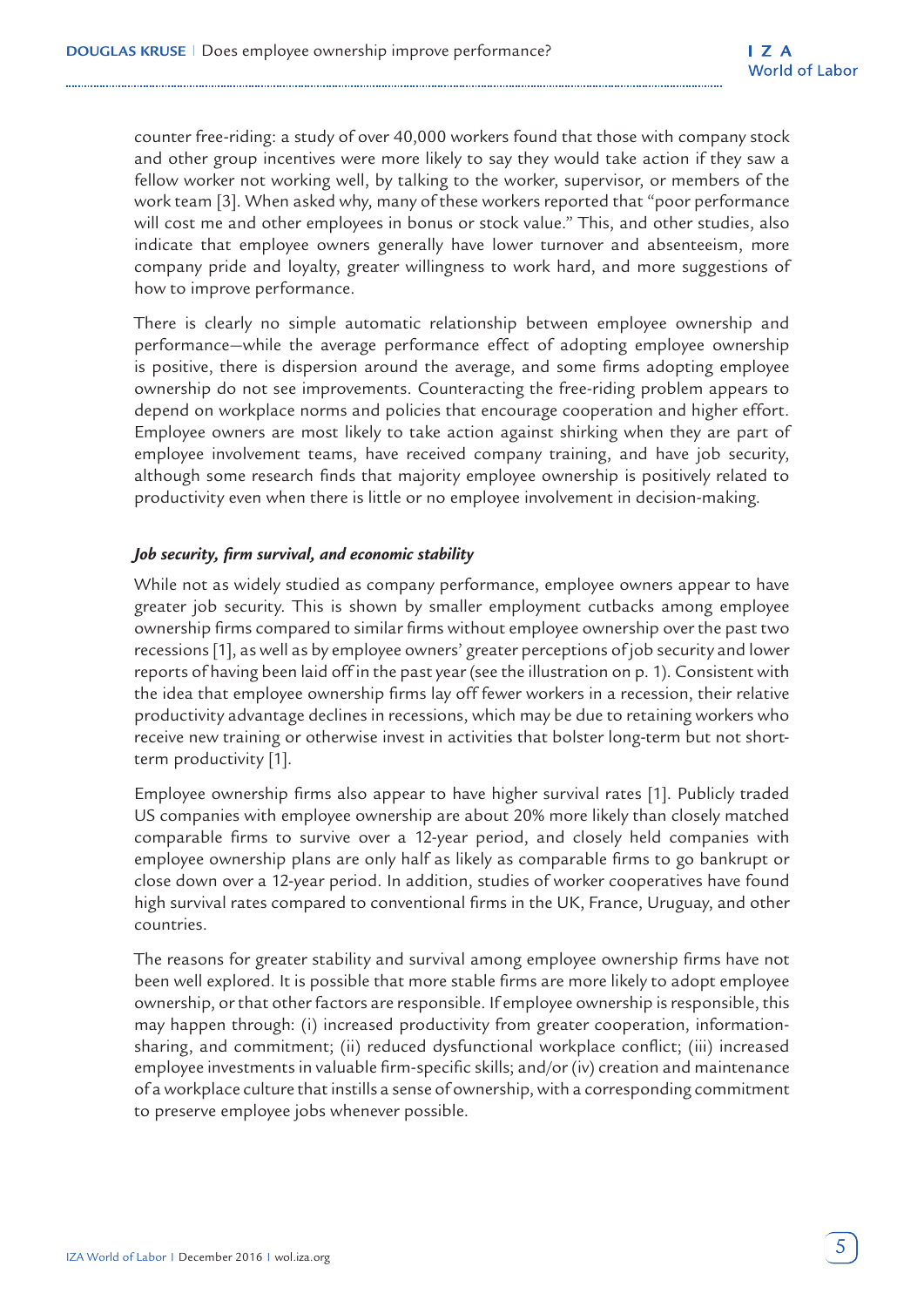#### *Inequality and broadly-shared prosperity*

Employee ownership will not enhance worker incomes or reduce inequality if it substitutes for standard worker pay or benefits. In this case it presents serious issues of financial risk, since workers are likely to have more variable pay and wealth (although financial risk may be reduced by greater job security, as described above). Despite the few cases of wage concessions and the economic logic that employee ownership must substitute for other forms of compensation, almost all studies in this area indicate that employee ownership tends to come on top of market levels of pay.

A comprehensive study of all ESOP adoptions over 1980−2001 found that employee wages, apart from the ESOP, either increased or remained constant after adoption, so that ESOP contributions came on top of existing pay [7]. Consistent with this, comparisons of matched ESOP and non-ESOP firms found similar levels of pay and other benefits, apart from the ESOP in the two types of firms. Employee owners in general reported higher levels of annual earnings, and were more likely to say they are "paid what they deserve" and that their fringe benefits are good [3]. One study finds that an extra dollar of employee ownership value is associated with an extra 94 cents of wealth, indicating that employee-owned stock appears to add to wealth in general [3]. The evidence from worker cooperatives is more mixed, with higher wages in Uruguayan cooperatives but lower wages in Italian cooperatives compared to conventional firms.

How can this be? How is it possible in most cases that employee ownership can simply add to, rather than substitute for, other forms of pay or wealth? One interpretation that integrates the accumulated evidence on company performance, worker behavior, and pay is based on ideas of reciprocity and the economic model of "gift exchange," developed by the Nobel Prize winner George Akerlof. Workers may respond to a "gift" of employee ownership, on top of market compensation, with a reciprocal "gift" of high effort, cooperation, and work standards. The collective incentive nature of employee ownership may make it an especially effective "gift" for creating and reinforcing a sense of common purpose, and encouraging higher commitment and productivity [3].

The consistent finding that employee ownership tends to be 'gravy' on top of other pay and wealth means that it may be a promising means for increasing worker incomes and wealth in general, which may help to reduce inequality (Figure 2). The limited evidence indicates that pay and wealth appear to be distributed more equally in employee ownership firms than in other firms, although at current levels of employee ownership this has only a minimal effect on the overall societal income and wealth distribution. The more equal distribution of pay in cooperatives may lead high-ability workers to find jobs elsewhere, but also encourage productive cooperation among employees, as shown by evidence that worker cooperatives perform at least as well as conventional firms.

#### *Corporate governance, labor-management conflict, and quality of work life*

Does employee ownership increase worker roles in corporate governance and create more harmonious workplaces and satisfied workers? Employee ownership is linked to greater corporate transparency when employees have bargaining power, which may account for the lower likelihood of strikes in unionized companies that adopt ESOPs. Employees report a higher likelihood of company-sponsored training and tend to give companies higher ratings on management-employee relations and other aspects of company treatment of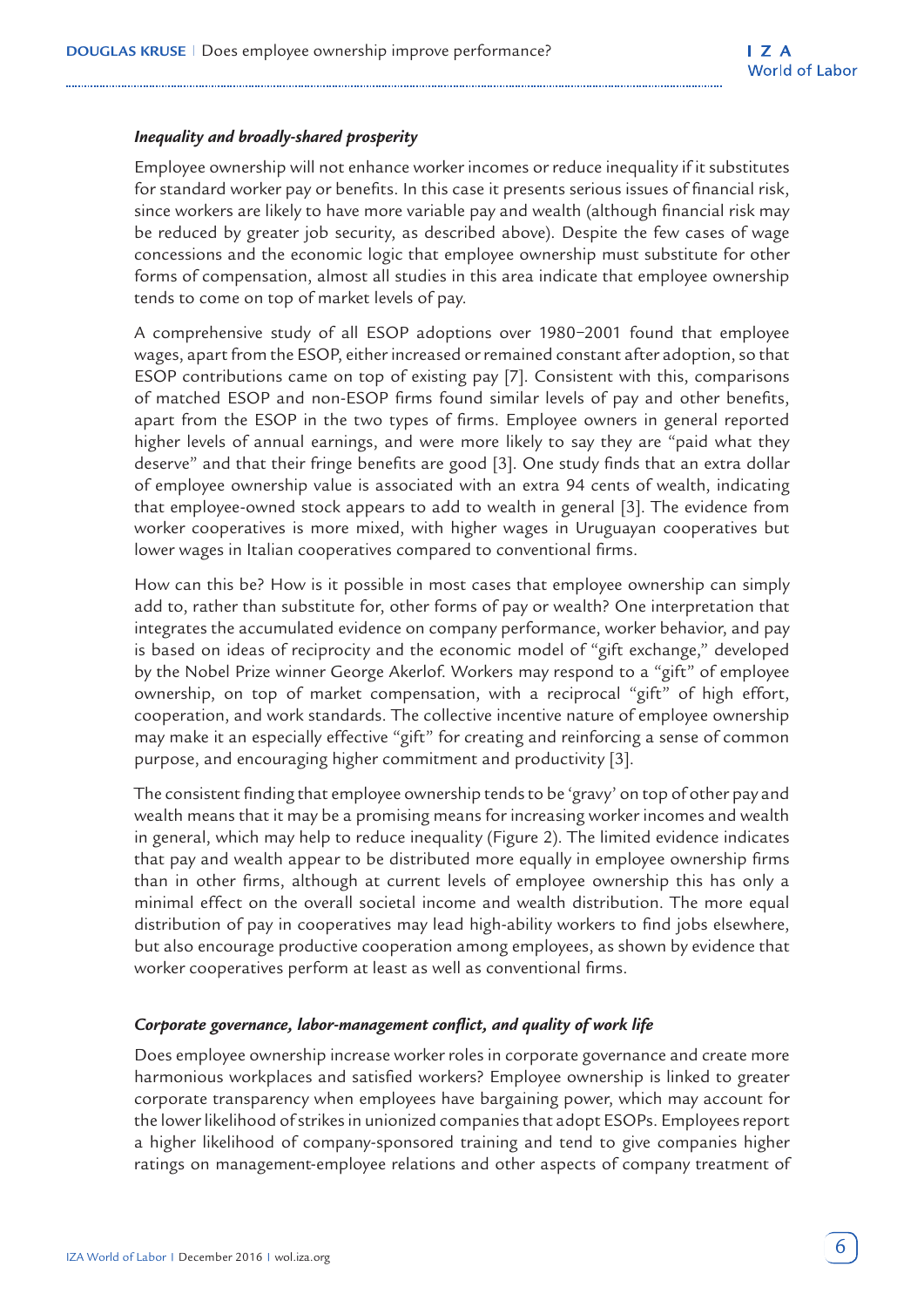

employees (e.g. handling of promotions, worker safety, and trustworthiness) when they are employee-owners or otherwise participate in shared rewards [3]. Employee owners also tend to report greater participation in workplace decisions, but otherwise little is known about changes in corporate governance under employee ownership, except in the case of cooperatives, where each worker has a vote in strategic decisions and electing management.

If employee ownership does improve quality of work life there should be higher job satisfaction and lower turnover. Employee owners are less likely than other employees to say they will look for a new job, but as with the anti-shirking behavior described above, any favorable effects of employee ownership appear to depend on the presence of other supportive workplace policies (such as employee involvement, training, job security, and low supervision) [3], [8]. Without such policies workers with company stock and other group incentives may even have lower satisfaction and higher turnover intention. This may reflect mixed messages to employees when they are given employee ownership without supportive workplace policies: "We want you to be more productive as employee-owners, but we're not going to give you the tools to be more productive, and we're going to keep a close eye on you." In such cases the employee ownership may be seen as an attempt to shift financial risk onto workers, rather than to empower them.

The importance of supportive policies in increasing both co-monitoring and satisfaction, and decreasing turnover, indicates that workers do not mind co-monitoring when these policies are present. The generally higher prevalence of participation in decision-making and training among employee-owners further suggests that companies recognize the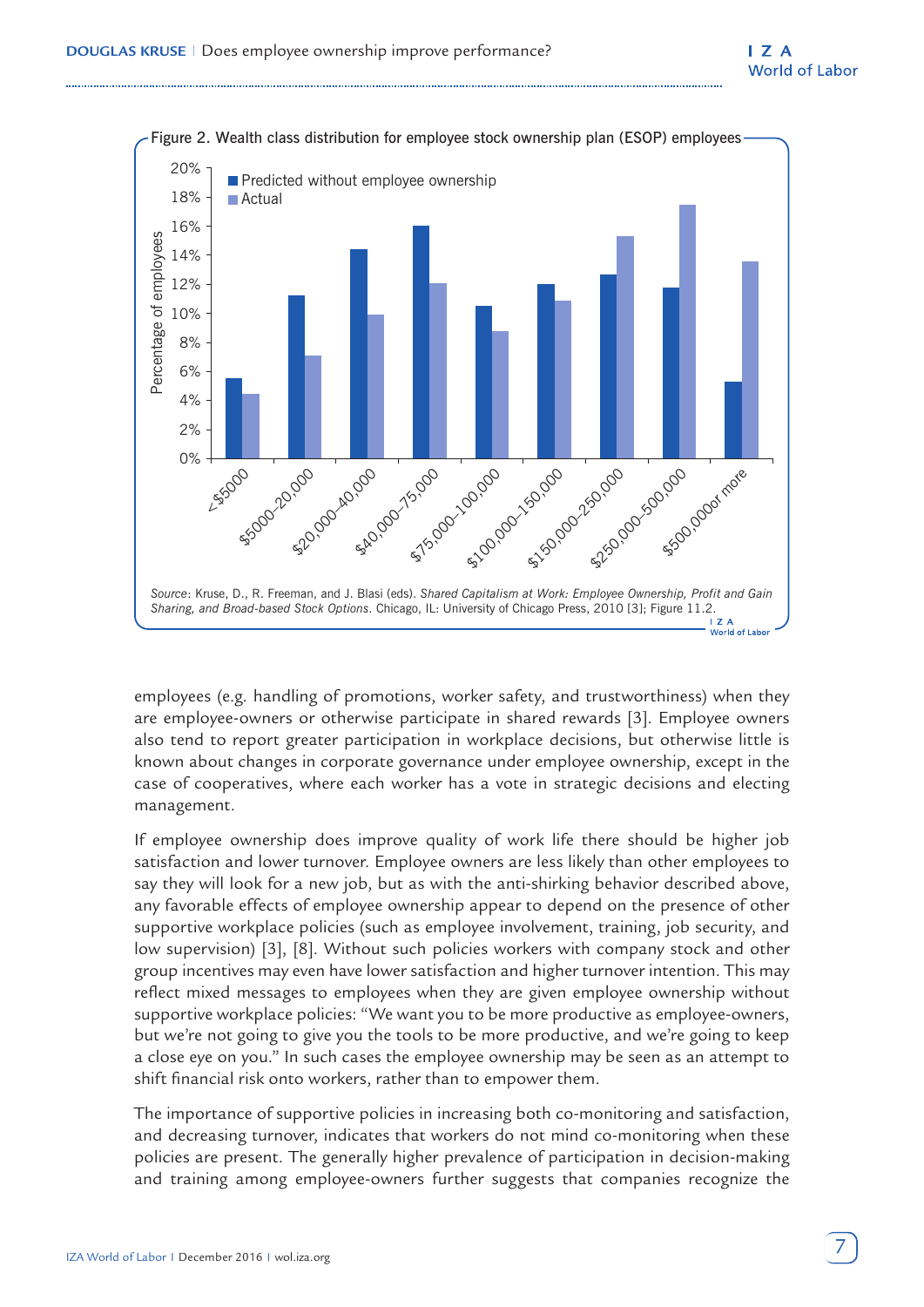complementarities of these policies with financial participation. Most basically, this points to the importance of providing employee-owners with the *means* to improve performance through increased skills and opportunities for input—so that they can effectively take action in response to the financial incentives.

## **What are the "cons" of employee ownership?**

The above evidence generally points to a number of "pros" about employee ownership. Three "cons" that are often raised about employee ownership are the free-rider problem, the difficulty in configuring policies for effective performance, and financial risk.

Free-riding is undeniably a potentially important factor in all group incentives. The evidence on the higher average performance of employee-owned firms, and the willingness of employee-owners to enforce higher workplace norms and take action against shirking co-workers, indicate that the free-rider problem does not condemn the potential of employee ownership to improve performance. Free-riding may be reduced or overcome by supportive policies to build team spirit, loyalty, and high work standards (although it no doubt occurs in many workplaces that do not have supportive policies and culture).

This raises the second "con" of difficulty in implementing employee ownership for effective performance. There is no simple formula for how supportive policies should be combined with different types and levels of employee ownership. Some research results suggest that simply being an owner can affect behavior and attitudes, while other results imply that the size of the financial stake is important.

The third "con" of financial risk can be important for many employee-owners. Stock values can obviously go up and down, and having a large share of one's wealth in only one asset—including the stock of one's employer—means that one may face financial risk by not being appropriately diversified. The financial risk may be increased under employee ownership since if the firm fails, the employee can lose both his or her job and the company stock value. It is undoubtedly true that some workers are not adequately diversified—for example, each year many people use some or all of their life savings to start their own businesses. Employee owners may likewise have too much of their wealth invested in their companies for sound financial planning. This is exemplified in some failures of employeeownership companies, which point to the need for policies that mitigate risk [9]. However, the potential financial risk from employee ownership can be substantially reduced, as evidenced by the following research findings:

- Employee ownership generally comes on top of standard pay and benefits, which mitigates any financial risk, since workers are not sacrificing for risky pay—the employee ownership can be seen as "gravy" that supplements their wealth and retirement portfolios. Grants of stock to workers, such as in an ESOP, pose lower financial risk to workers than do worker purchases of stock.
- Increased job security reduces personal financial risk. The biggest form of financial risk faced by most workers is job loss, as opposed to market fluctuations in the value of their financial assets. If employee ownership does contribute to employment stability and firm survival, as reviewed above, employee-owners may face less financial risk than other employees.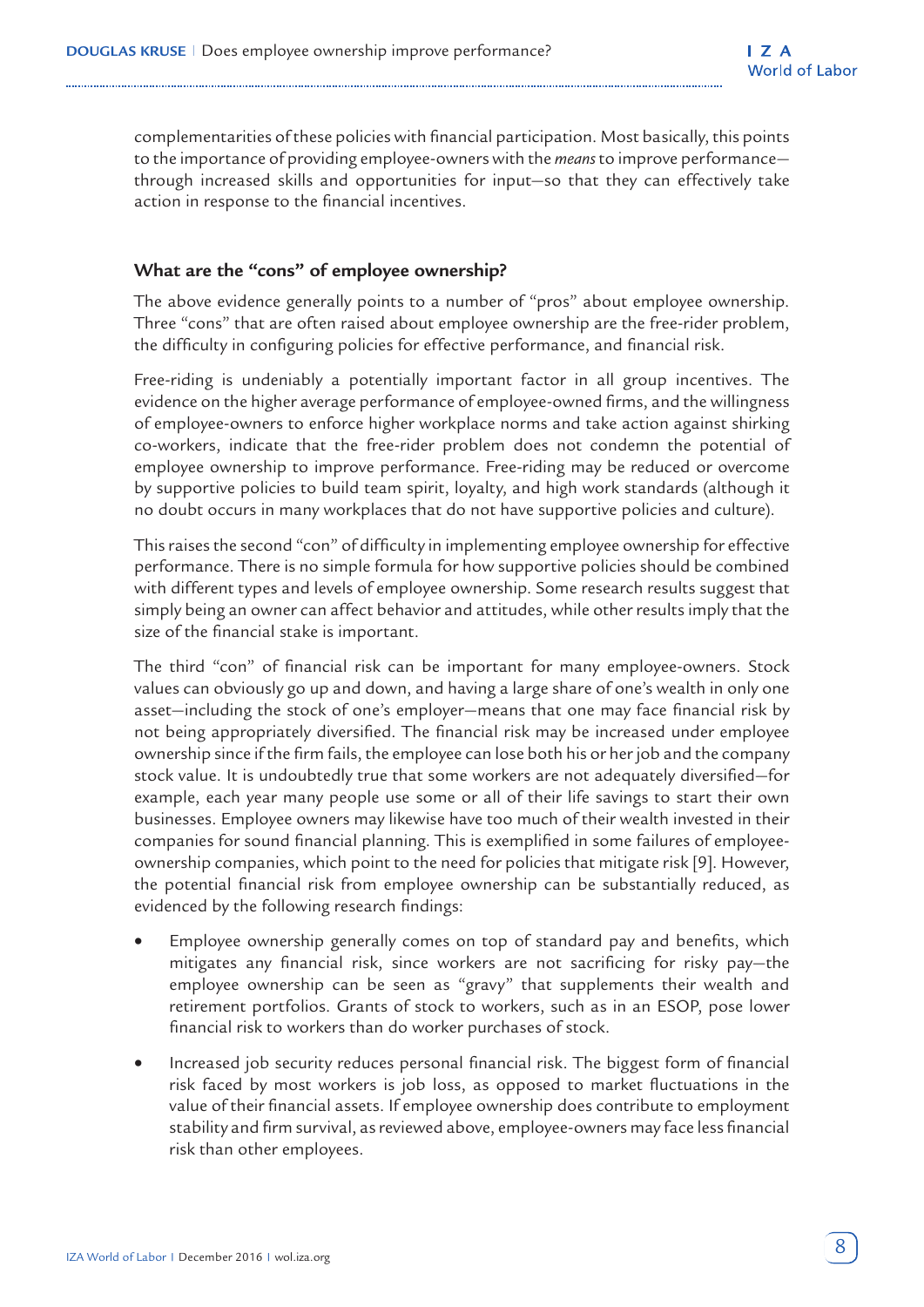Two other noteworthy findings regarding financial risk are as follows:

- One surprising finding from the study of over 40,000 employees is that two-thirds of the most risk-averse employees reported that they would like at least some ownership, profit sharing, or stock options in their pay package [3]. While risk aversion clearly influences attitudes toward variable pay, these results indicate that even risk-averse employees are open to employee ownership and other variable pay plans.
- Recent theory indicates that employee ownership can be part of an efficient diversified portfolio. Harry Markowitz, who won the Nobel Prize in Economics for portfolio theory, explicitly rejects the idea that risk aversion condemns employee ownership. His theory concludes that substantial amounts of a single asset—including stock in one's company—can be part of an efficient portfolio as long as the overall portfolio is properly diversified [3]. Based on standard assumptions about individual preferences, he concludes that an optimal investment of company stock in a diversified portfolio is 8.66%, while 10% or up to 15% would not be imprudent (reflecting the percentage of the individual worker's wealth portfolio, not the percentage of the firm owned by employees) [3]. Representative data from US families show that five-sixths of US families that own employer stock fall below Markowitz's 15% threshold, indicating that excessive risk is likely confined to a minority of employee owners.

## **LIMITATIONS AND GAPS**

While over 100 studies indicate that employee ownership is tied to better company performance on average, more needs to be known about the mechanisms linking employee ownership and performance. The causal effects of employee ownership are hard to isolate, particularly if it works in combination with participation in decision-making, informationsharing, and other practices and policies. The pre/post studies, plus the limited evidence from experiments and analyses of employee owners' workplace behaviors, point to a causal impact, but field experiments with random assignment are lacking, which would clearly establish causality.

While there have been valuable studies on worker cooperatives, there has been too little research, in general, on corporate governance under employee ownership and its role in firm outcomes, including the issue of excessive managerial compensation. It would be particularly valuable to have further research on employee ownership in closely held companies, where many are majority or 100% employee-owned but data are more scarce.

Causation is an open question in the company stability and survival results, since it may be that more stable companies are more likely to adopt employee ownership. The remarkable finding that employee ownership generally comes on top of standard pay and benefits needs further probing, to determine if and how this supports higher performance, and what happens in cases where employee ownership substitutes for pay.

Finally, the issue of financial risk needs further study, to examine the variability of wealth portfolios that include employee ownership, the overall financial risk for workers when taking job security into account, and the relative risks of employee ownership based on employee concessions or stock purchases, as opposed to stock grants, on top of market wages.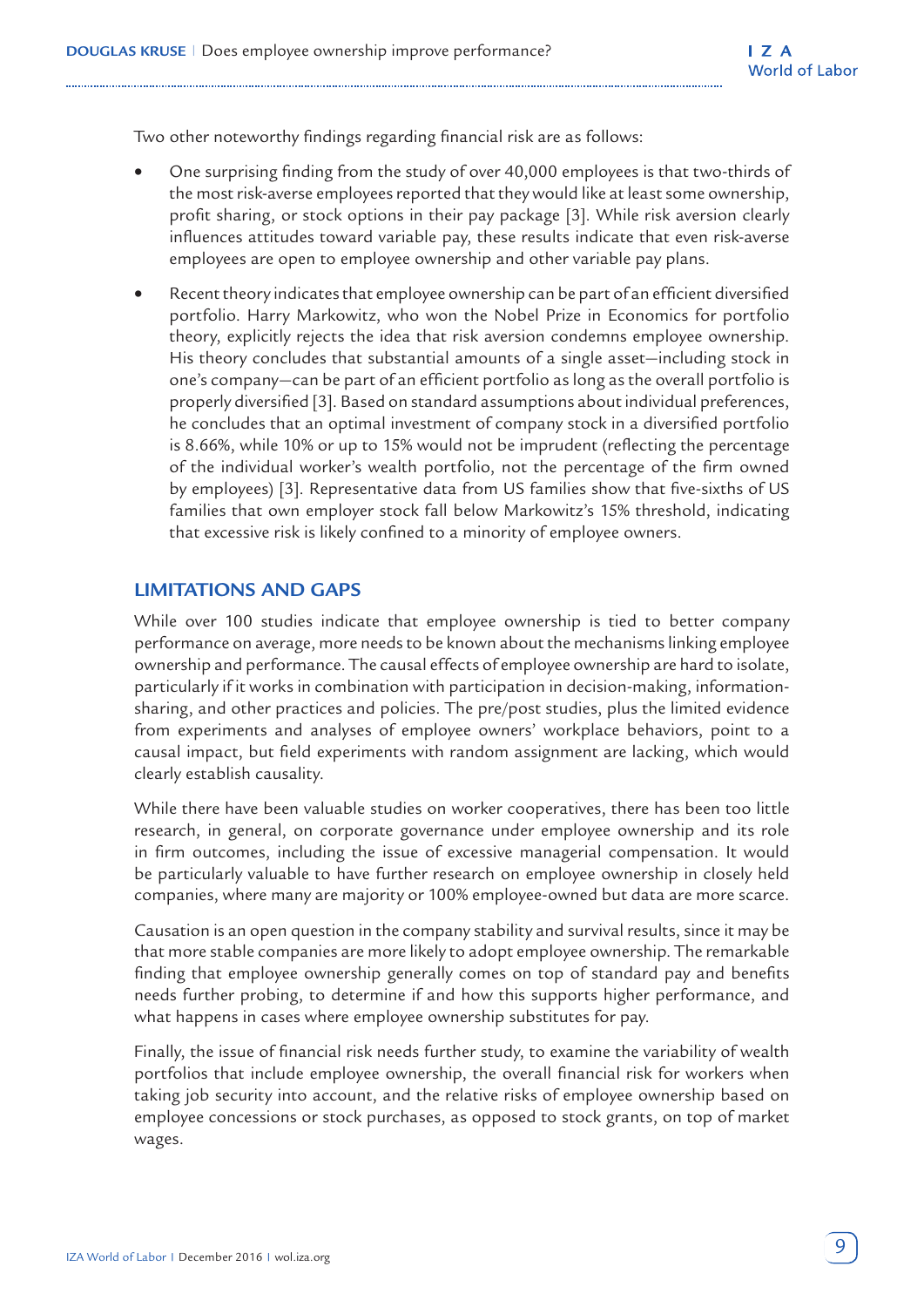## **SUMMARY AND POLICY ADVICE**

What will happen to economic performance if workers do own more of the "robots" (i.e. new technologies/capital stock) that are taking their jobs? The accumulated evidence on the economic performance of firms that have employee ownership gives no reason to think that performance would be hurt, and in fact suggests that performance may be enhanced. Not only is employee ownership linked to higher company performance on average, but it may also add to worker pay, employment stability, and company survival. The free-rider and financial risk problems are important, but the evidence indicates that they can be overcome. Apart from benefiting companies and workers, the findings point to the potential for employee ownership to increase economic stability and reduce unemployment and inequality in the overall economy.

The evidence that employee ownership can improve company performance does not initially suggest a role for public policy, since the prospect of improved performance may be a sufficient incentive for adoption in companies that are likely to benefit. However, given its low incidence, government can play the role it has often played in promoting performance-enhancing work practices to help overcome information problems or institutional barriers, and to enhance overall economy-wide outcomes from higher productivity and innovation.

The argument for supportive public policy is strengthened when there are "externalities" involved, effects that extend beyond the firm and its members, as the decision to lay off workers or close a firm can create a number of negative externalities for the overall economy, government, communities, and the families of affected workers.

There are a variety of fiscal and tax incentives related to employee ownership and other forms of financial participation in the EU [2] and the US [10]. Some of the existing and proposed financial incentives for encouraging these plans are:

- Direct tax incentives to either the employer or employee, such as the deductibility of contributions to deferred employee ownership plans in the US.
- Making retiring owners eligible for exemption from capital gains taxes if they sell the company to an employee ownership plan.
- Allowing financial firms to deduct a portion of their interest income from loans made to employee ownership firms.
- Restricting tax deductibility of incentive pay for top executives (stock, bonuses, stock options) to companies that have a similar type of incentive for all employees, as is done in the US for pensions and health insurance plans that are tax deductible only if they are broad-based.
- Making a minimal program of employee ownership a precondition for corporate tax incentives in the tax code.
- Requiring or favoring firms with broad-based ownership plans in government procurement.
- Tax abatements to firms with broad-based employee ownership in economic development zones or social improvement projects.

Apart from the tax and expenditure policies, low-cost policies to spread information, break down institutional barriers, or protect workers include: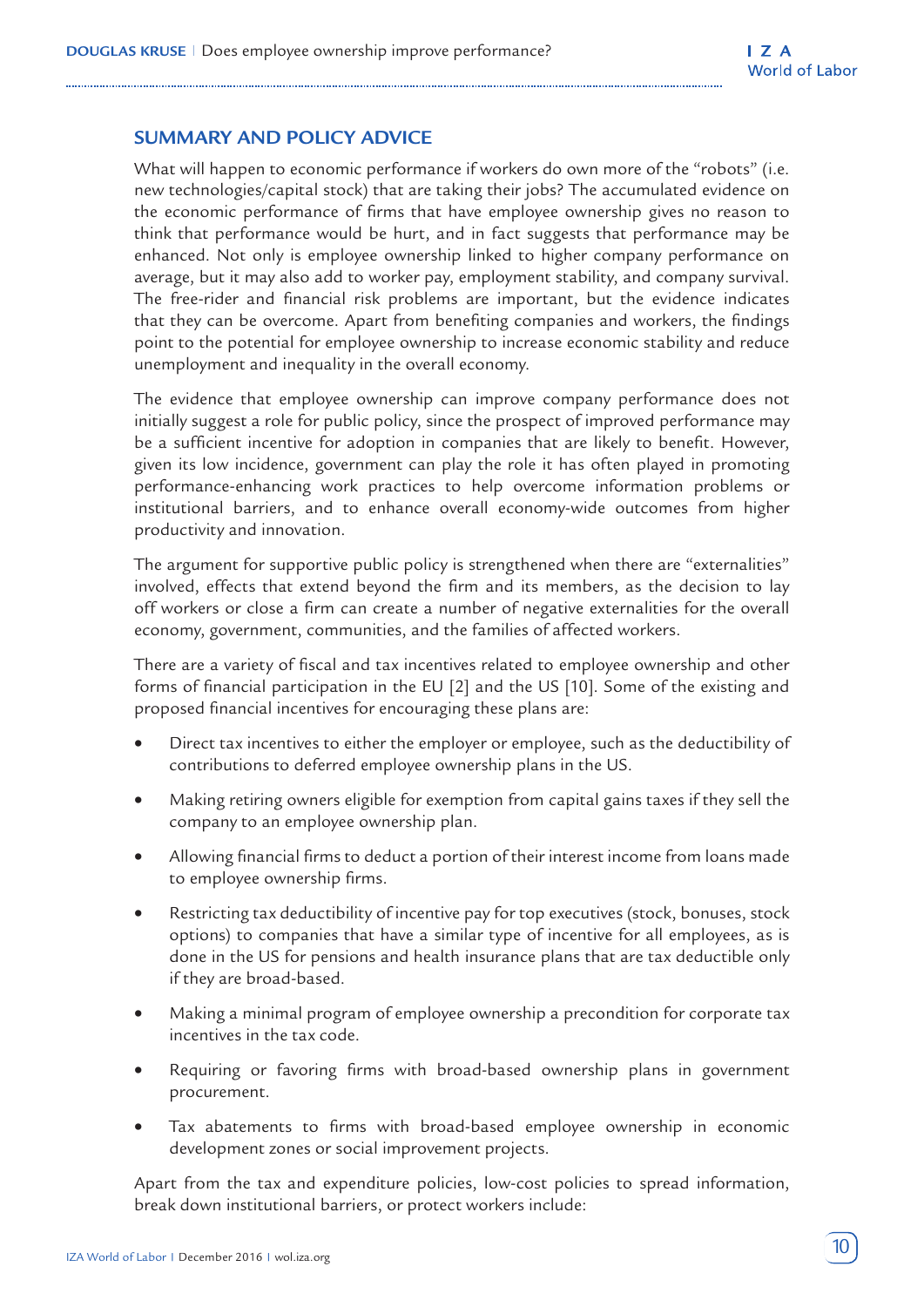- Establishing high-level national or international commissions or institutions to assess evidence and policies, and draw attention and expertise to employee ownership and related plans, as the EU has done [2].
- Establishing an office in the highest levels of national government to support employee ownership and related plans, reviewing public policies and working with the private sector to publicize and encourage best practices.
- Providing seed grants to establish employee ownership resource centers throughout a country, modeled on the successful US centers in Ohio and Vermont that assist local businesses with transitions to employee ownership and provide ongoing technical assistance, support, and networking.
- Creating an objective scorecard of employee ownership and profit sharing that can be used by workers, investors, and government officials in measuring the spread of these programs in individual firms and throughout the economy.
- Amending corporate laws to create legal forms that make it easier for firms to broaden financial participation, such as the "B corporation" (short for "Benefit corporation") in the US that makes it easier for businesses to take employee, community, and environmental interests into consideration when making decisions.
- Limiting employee investments in more risky forms of employee ownership (where workers buy the stock with their wages and savings), and allowing earlier diversification for workers in employee ownership plans, particularly when those plans involve wage and benefit concessions.
- Ensuring that companies use best valuation practices so that employee-owned stock is correctly valued in non-publicly-traded companies.

In sum, the accumulated evidence shows that, despite the theoretical free-rider and financial risk objections, employee ownership is generally linked to a number of good outcomes for firms, workers, and potentially society as a whole. These benefits—particularly the greater stability and survival that can help the overall economy by reducing unemployment and resisting recessionary pressures—can justify supportive public policies.

## **Acknowledgments**

The author thanks two anonymous referees, and the IZA World of Labor editors for many helpful suggestions on earlier drafts. The author also thanks Joseph Blasi. Previous work of the author (together with Joseph Blasi, Richard Freeman, and Fidan Kurtulus) contains a larger number of background references for the material presented here. The summary of evidence and policies draws on Chapters 5 and 6 of a book with Joseph Blasi and Richard Freeman [10] and Chapters 1 and 6 of a forthcoming book with Fidan Kurtulus [1].

## **Competing interests**

The IZA World of Labor project is committed to the *[IZA Guiding Principles of Research Integrity](http://www.iza.org/en/webcontent/about/IZAResearchIntegrity.pdf)*. The author declares to have observed these principles.

© Douglas Kruse